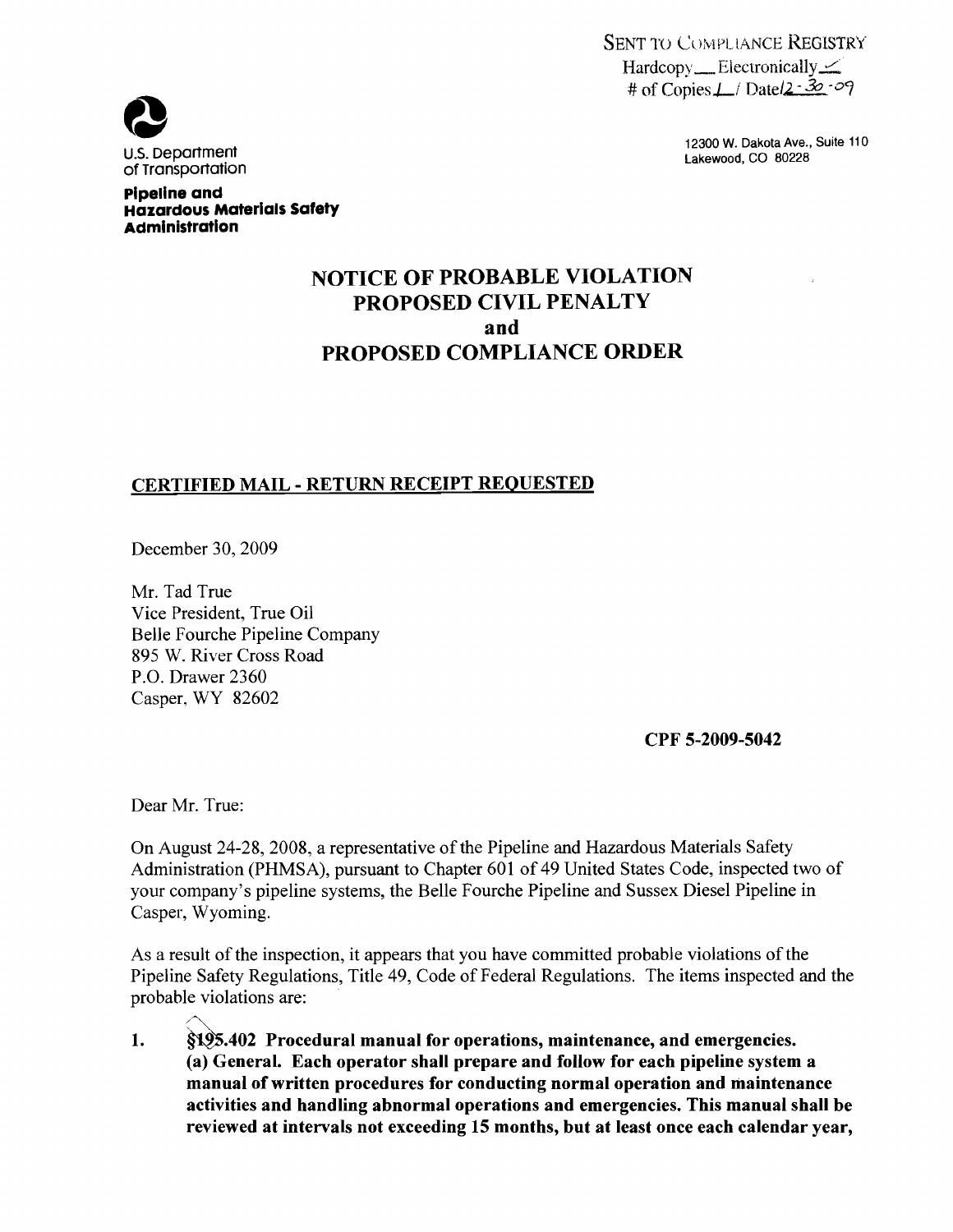and appropriate changes made as necessary to insure that the manual is effective. This manual shall be prepared before initial operations of a pipeline system commence, and appropriate parts shall be kept at locations where operations and maintenance activities are conducted.

BFPL records as well as conversations with BFPL personnel showed that the company had not reviewed or revised its O&M Manual from 2005 to 2008. An operator is required to perform those reviews and make appropriate changes once each calendar year, but at intervals not exceeding 15 months.

2. §195.402 Procedural manual for operation, maintenance, and emergencies. (a) General. Each operator shall prepare and follow for each pipeline system a manual ofwritten procedures for conducting normal operations and maintenance activities and handling abnormal operations and emergencies. This manual shall be reviewed at intervals not exceeding 15 months, but at least once each calendar year, and appropriate changes made as necessary to insure that the manual is effective. This manual shall be prepared before initial operations of a pipeline commence, and appropriate parts shall be kept at locations where operations and maintenance activities are conducted.

(c) Maintenance and Normal Operations. The manual required by paragraph (a) of this section must include procedures for the following to provide safety during maintenance and normal operations:

(12) Establishing and maintaining liaison with fire, police, and other appropriate public officials to learn the responsibility and resources of each government organization that may respond to a hazardous liquid or carbon dioxide pipeline emergency and acquaint the officials with the operator's ability in responding to a hazardous liquid or carbon dioxide pipeline emergency and means of communication.

BFPL had not established and maintained liaison with fire, police or other appropriate public officials along its pipeline system in Wyoming. BFPL's Public Awareness Program stated that the company would compile data (names, addresses, phone numbers, etc.) pertaining to local fire, police, and other emergency and public officials that could be involved with a response to a hazardous liquid pipeline emergency involving a BFPL pipeline. However, BFPL had no documentation showing that the company had collected such data or performed the required liaison activities. BFPL was issued a warning for a similar citation in CPF 5-2007-5002.

3. §195.402 Procedural manual for operations, maintenance, and emergencies. (a) General. Each operator shall prepare and follow for each pipeline system a manual of written procedures for conducting normal operations and maintenance activities and handling abnormal operations and emergencies. This manual shall be reviewed at intervals not exceeding 15 months, but at least once each calendar year, and appropriate changes made as necessary to insure that the manual is effective. This manual shall be prepared before initial operations of a pipeline commence, and appropriate parts shall be kept at locations where operations and maintenance activities are conducted.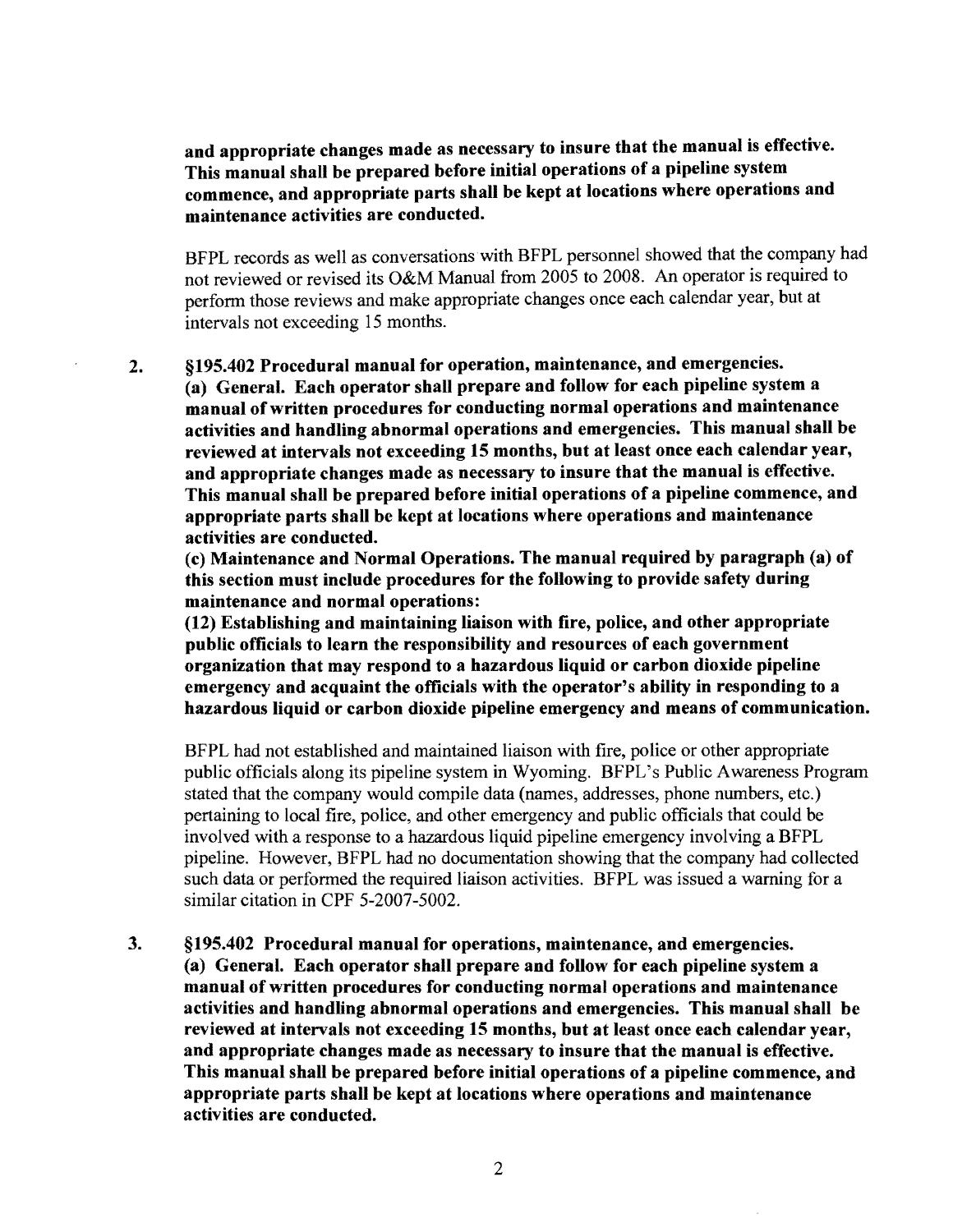(c) Maintenance and normal operations. The manual required by paragraph (a) of this section must include procedures for the following to provide safety during maintenance and normal operations:

(13) Periodically reviewing the work done by operator to determine the effectiveness of the procedures used in normal operation and maintenance and taking corrective action where deficiencies are found.

BFPL had not been periodically reviewing the work completed by its personnel to determine the effectiveness of their Pipeline Operations and Maintenance Manual (O&M Manual). BFPL had a procedure for performing such reviews in Section 3.8 of the "Organization and Responsibilities" section of the BFPL O&M Manual. Nonetheless, the company had no record of those reviews at the time of the inspection. Section 195.404 requires that an operator maintain a record of each inspection and test required by subpart F of Part 195 for at least 2 years or until the next inspection or test is performed, whichever is longer. The absence of any records is a violation of the pipeline safety regulations and BFPL's own procedures. It also indicates that the required inspections did not occur, which is consistent with statements made by the company's operating personnel at the time of the inspection.

#### 4. §195.404 Maps and Records.

# (b) Each operator shall maintain for at least 3 years daily operating records that indicate

#### (I) The discharge pressure at each pump station;

BFPL did not have a pressure recording device at the Guernsey Pump Station and the company did not maintain any pressure discharge records for that facility. Each operator is required to maintain at least 3 years' worth of records documenting the daily discharge pressures at each pump station.

#### 5. §195.404 Maps and Records.

(c) Each operator shall maintain the following records for the periods specified; (3) A record of each inspection and test required by this subpart shall be maintained for at least 2 years or until the next inspection or test is performed, whichever is longer.

BFPL's tank data sheets showed that the Sussex breakout tank received an API Standard 653 out-of-service internal inspection in 2001. However, an inspection report was not in BFPL's files or otherwise available for review at the time of the inspection. The operator is required to keep a complete record of inspections per Section 6 of API 653 until the next inspection of its type is performed.

#### 6. §195.406 Maximum operating pressure.

(b) No operator may permit the pressure in a pipeline during surges or other variations from normal operations to exceed 110 percent of the operating pressure limit established under paragraph (a) of this section. Each operator must provide adequate controls and protective equipment to control the pressure within this limit.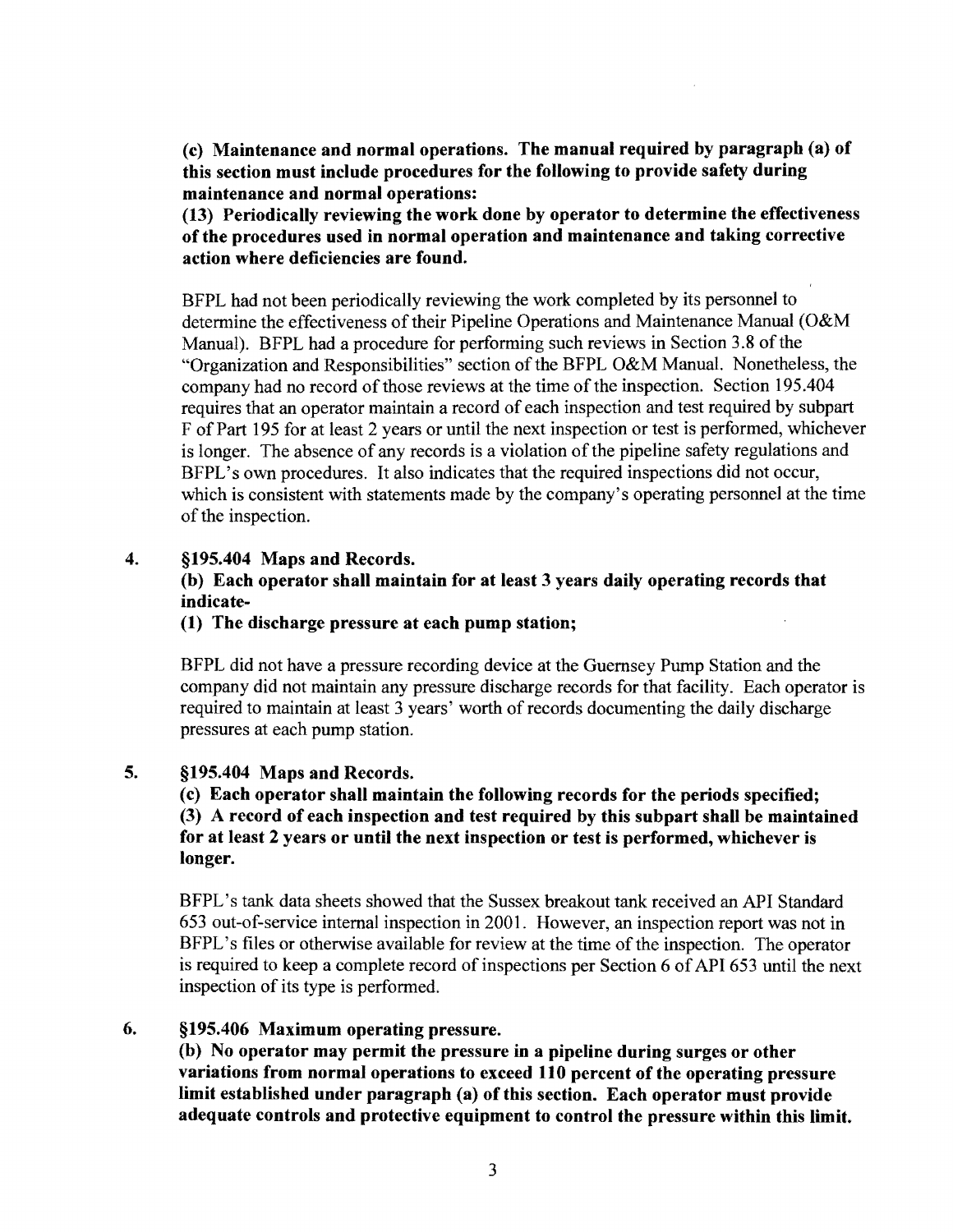BFPL had no safety device(s) installed at the Guernsey Pump Station to prevent overpressuring of the pumping equipment and piping installed at that facility or of the pipeline located downstream from that station. Each pipeline operator must provide adequate controls and protective equipment to control the pressure within the maximum operating pressure (MOP) during normal operations and 110% of MOP during abnormal operations.

7. §195.412 Inspection of rights-of-way and crossings under navigable waters.

(a) Each operator shall, at intervals not exceeding 3 weeks, but at least 26 times each calendar year, inspect the surface conditions on or adjacent to each pipeline right-ofway. Methods of inspection include walking, driving, flying or other appropriate mean of traversing the right-of-way.

BFPL did not inspect its pipeline right-of-way at the appropriate time intervals for the Montana portion of the Bicentennial Line. The evidence shows that the required interval was exceeded between March 24 and April 21, 2008, and between June 4 and July 5, 2008. BFPL had records of over-flights occurring between these dates, but those records indicate that the Montana portion of the Bicentennial line was not over-flown. In addition, the recordkeeping process for right-of-way inspections made it difficult for BFPL to keep track of inspection intervals for the various segments of its pipeline system, thereby increasing the probability that a right-of-way inspection could be missed. An operator is required to patrol all of their pipelines at an interval not exceeding 3 weeks but at least 26 times per year and to maintain a record of those patrols.

# 8. §195.420 Valve maintenance.

# (b) Each operator shall, at intervals not exceeding 7112 months, but at least twice each calendar year, inspect each mainline valve to determine that it is functioning properly.

BFPL failed to inspect numerous mainline valves at the required frequency from 2006 to 2007. BFPL records confirm the following 25 mainline valves were not inspected twice during the 2006 calendar year:

| Area          | <b>Valve Designation</b> | Area                   | <b>Valve Designation</b> |
|---------------|--------------------------|------------------------|--------------------------|
| Shilight/Kaye | 010-011                  | Donkey Creek           | 010-002                  |
| Shilight/Kaye | 015-005                  | Donkey Creek           | 010-003                  |
| Shilight/Kaye | $015 - 004$              | Donkey Creek           | 010-001                  |
| Shilight/Kaye | 015-005                  | Donkey Creek           | 010-101                  |
| Shilight/Kaye | 015-002                  | <b>Sussex Products</b> | 069-0001                 |
| Shilight/Kaye | Poison Draw 6" Tie In    | <b>Sussex Products</b> | $069 - 0006(6")$         |
| Shilight/Kaye | Poison Draw Line 8"      | <b>Sussex Products</b> | $069-0006(4")$           |
| Shilight/Kaye | 010-0056                 | <b>Sussex Products</b> | $069 - 0007(6")$         |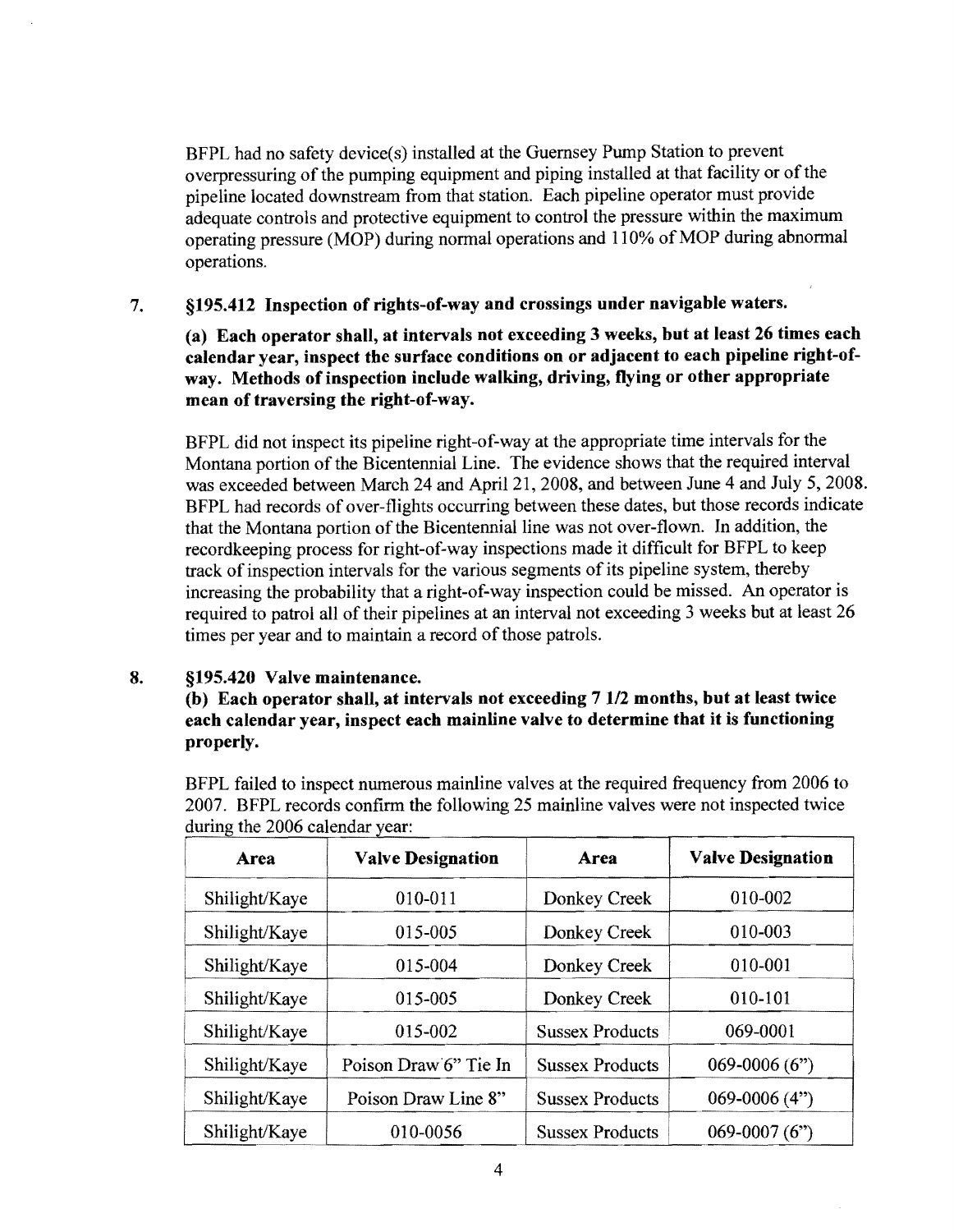| Shilight/Kaye | 101-006 | <b>Sussex Products</b> | 069-0007 $(4")$ |
|---------------|---------|------------------------|-----------------|
|               |         |                        |                 |
| Shilight/Kaye | 015-001 | <b>Sussex Products</b> | 069-0008        |
| Shilight/Kaye | 015-011 |                        |                 |
| Shilight/Kaye | 015-012 |                        |                 |
| Shilight/Kaye | 101-008 |                        |                 |
| Shilight/Kaye | 101-009 |                        |                 |
| Shilight/Kaye | 010-010 |                        |                 |

 $\sim$ 

**In** addition, BFPL records show that inspections for the following 22 mainline valves exceeded the  $7\frac{1}{2}$  month maximum inspection interval:

| <b>Valve Designation</b> | Period                             | Days in excess<br>of 7 1/2 months |
|--------------------------|------------------------------------|-----------------------------------|
| 010-001                  | June 1, 2006 to January 14, 2007   | $\overline{2}$                    |
| 010-101                  | June 1, 2006 to January 14, 2007   | $\overline{c}$                    |
| 015-002                  | June 7, 2006 to January 25, 2007   | 7                                 |
| 6" Tie In                | June 7, 2006 to January 25, 2007   | 7                                 |
| 8" Poison Draw Line      | June 7, 2006 to January 25, 2007   | $\overline{7}$                    |
| 010-005                  | June 7, 2006 to January 25, 2007   | 7                                 |
| 010-006                  | June 7, 2006 to January 25, 2007   | 7                                 |
| 015-001                  | June 8, 2006 to January 25, 2007   | 6                                 |
| 010-008                  | May 23, 2006 to January 22, 2007   | 19                                |
| 010-009                  | May 23, 2006 to January 22, 2007   | 19                                |
| 010-010                  | May 23, 2006 to January 22, 2007   | 19                                |
| 069-0001                 | April 20, 2006 to January 11, 2007 | 41                                |
| 069-0003                 | October 8, 2006 to July 13, 2007   | 53                                |
| Incoming Trap            | October 8, 2006 to July 13, 2007   | 53                                |
| 069-0004                 | March 2, 2006 to December 17, 2006 | 65                                |
| Outgoing Launcher        | March 2, 2006 to December 17, 2006 | 65                                |
| 069-0005                 | March 2, 2006 to December 17, 2006 | 65                                |

 $\hat{\mathcal{A}}$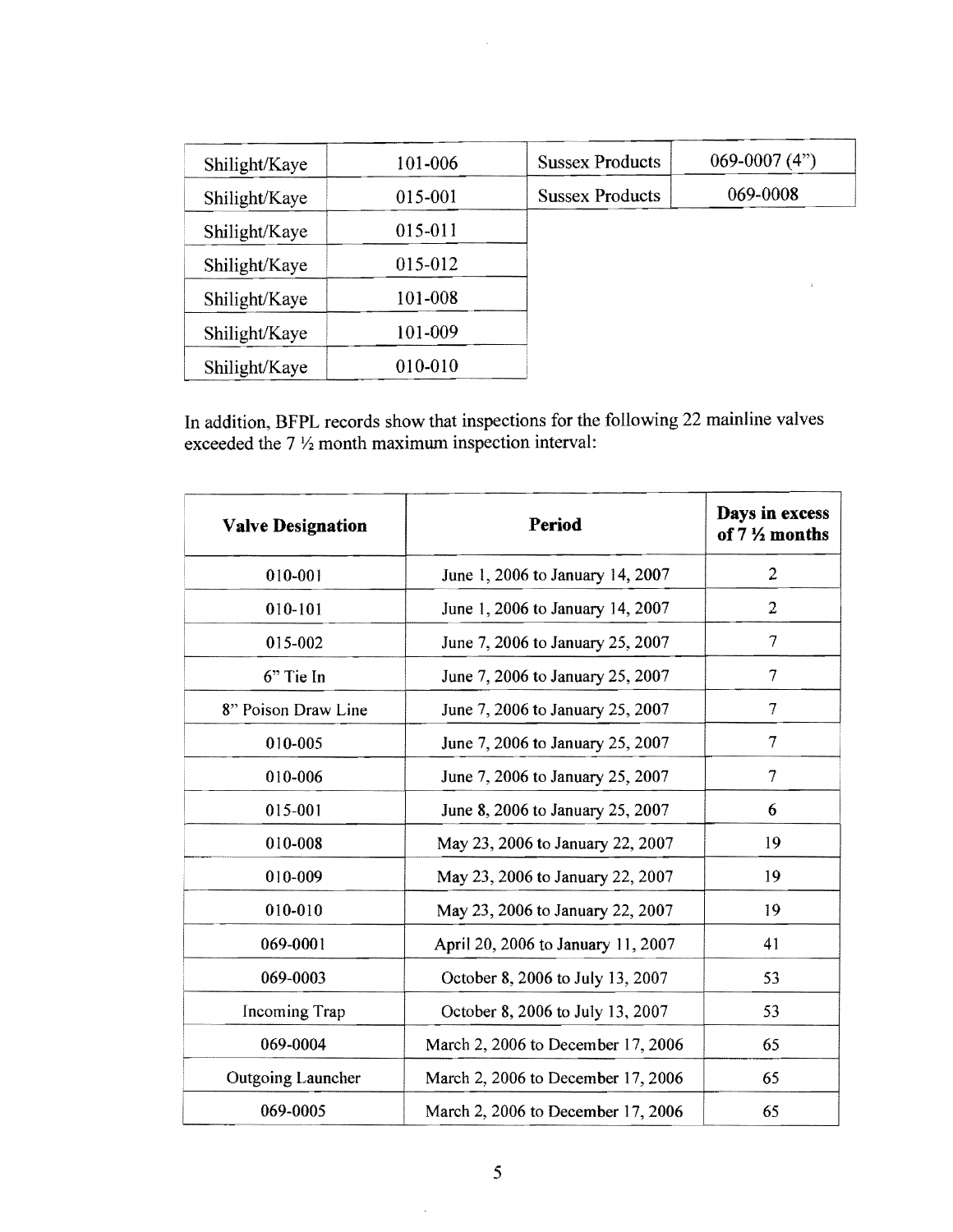| 069-0007                   | April 10, 2006 to January 9, 2007 | 49  |
|----------------------------|-----------------------------------|-----|
| Iberline Incoming Trap     | April 10, 2006 to January 9, 2007 | -49 |
| 069-0007                   | April 10, 2006 to January 9, 2007 | 49  |
| Iberline Outgoing Launcher | April 10, 2006 to January 9, 2007 | 49  |
| 069-0008                   | April 10, 2006 to January 4, 2007 | 44  |

Each operator must inspect each mainline valve at least twice each calendar year at intervals not exceeding 7 *Yz* months and maintain records of such inspections for at least 2 years.

9. §195.428 Overpressure safety devices and overfill protection systems. (a) Except as provided in paragraph (b) ofthis section, each operator shall, at intervals not exceeding 15 months, but at least once each calendar year, or in the case of pipelines used to carry highly volatile liquids, at intervals not to exceed 7 *Yz*  months, but at least twice each calendar year, inspect and test each pressure limiting device, relief valve, pressure regulator, or other item of pressure control equipment to determine that it is functioning properly, is in good mechanical condition, and is adequate from the standpoint of capacity and reliability of operation for the service in which it is used.

BFPL records established that a number of its pressure limiting devices were not inspected and tested at the required frequency between the years 2006 to 2008. An operator is required to inspect and test each item of pressure control equipment once each calendar year not to exceed 15 months.

- Donkey Creek and Hwy 450 stations pressure controls were not tested and inspected in the 2007 calendar year. Additionally, BFPL exceeded the IS-month interval for testing and inspecting pressure controls at these stations by 68 and 98 days, respectively.
- Seiler station pressure controls exceeded the 15-month interval for testing and inspecting in the 2007 calendar year by 120 days.
- At the time of this inspection, BFPL had not yet tested and inspected Sussex pump station and Guernsey terminal for the 2008 calendar year, resulting in BFPL exceeding the IS-month interval by a minimum of 145 and 105 days, respectively.
- 10. §195.428 Overpressure safety devices and overfill protection systems (a) Except as provided in paragraph (b) of this section, each operator shall, at intervals not exceeding 15 months, but at least once each calendar year, or in the case of pipelines used to carry highly volatile liquids, at intervals not to exceed 7 *Yz*  months, but at least twice each calendar year, inspect and test each pressure limiting device, relief valve, pressure regulator, or other item of pressure control equipment to determine that it is functioning properly, is in good mechanical condition, and is adequate from the standpoint of capacity and reliability of operation for the service in which it is used.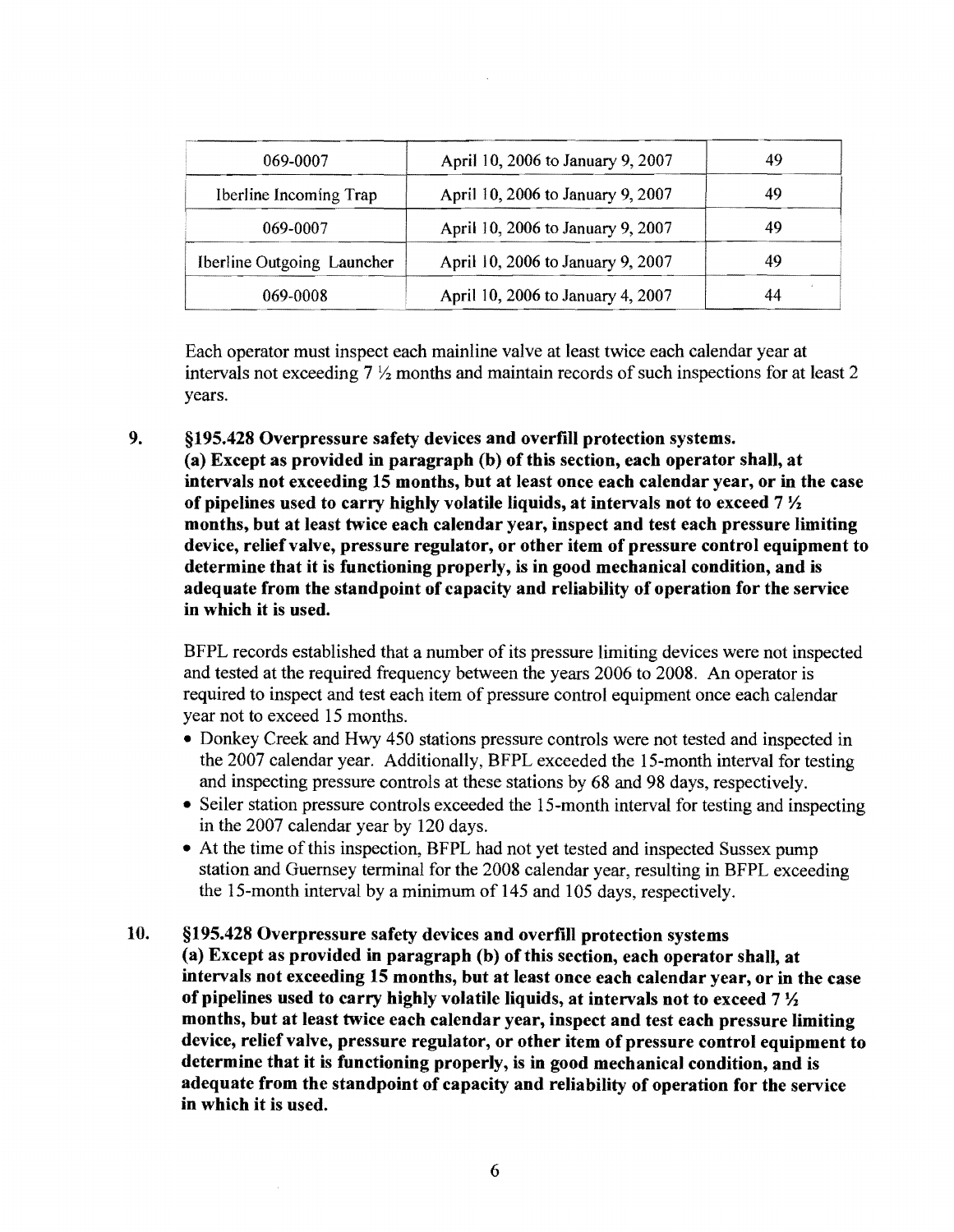# (d) After October 2, 2000, the requirements of paragraphs (a) and (b) of this section for inspection and testing of pressure control equipment apply to the inspection and testing of overfill protection systems.

Conversations with BFPL personnel confinned that the high-level alanns on the following three breakout tanks associated with the Sussex Diesel Line had never been tested at the prescribed intervals

- Sussex Pump Station Breakout Tank
- Davis Station (Tank 74) Breakout Tank
- Hawk Point Terminal Breakout Tank

Each operator must inspect and test overfill protection system on each breakout tank at least once each calendar year at intervals not to exceed 15 months, and maintain records of those inspections and tests for at least two years.

## 11. §195.432 Inspection of in-service breakout tanks.

(a) Except for breakout tanks inspected under paragraphs (b) and (c) of this section, each operator shall, at intervals not exceeding 15 months, but at least each calendar year, inspect each in-service breakout tank.

(b) Each operator shall inspect the physical integrity of in-service atmospheric and low pressure steel aboveground breakout tanks according to section 4 of API Standard 653. However, if structural conditions prevent access to the tank bottom, the bottom integrity may be assessed according to a plan included in the operations and maintenance manual under §195.402(c)(3).

BFPL's tank data sheets verified that BFPL had never perfonned an External Tank Inspection on the Sussex Breakout Tank. Because it appears this tank received an internal inspection in 2001 this tank should have received an external inspection no later than 2006, as well as the 5-year interval prescribed in API 653 Section 6.3.2.

#### 12. §195.436 Security of facilities.

# Each operator shall provide protection for each pumping station and breakout tank area and other exposed facility (such as scraper traps) from vandalism and unauthorized entry.

BFPL had no security fencing installed around the Donkey Creek Pump Station. Also 4.5 to 5 foot high security fencing around the Sussex Pump Station and Sussex Breakout Tank was only made of 4 foot high 6 inch grid woven steel wire with 2 strands of barbed wire above it. This type of fence will keep livestock out of the facility but it is not adequate to prevent vandalism and unauthorized entry to the facility.

## 13. §195.577 What must I do to alleviate interference currents? (a) For pipelines exposed to stray currents, you must have a program to identity, test for, and minimize the detrimental effects of such currents.

BFPL's cathodic protection monitoring records for the 12" Donkey Creek Pipeline in the area in and around Guernsey station and Ft Laramie station for the 2006 calendar year showed several test stations with high off levels. High off levels indicate that cathodic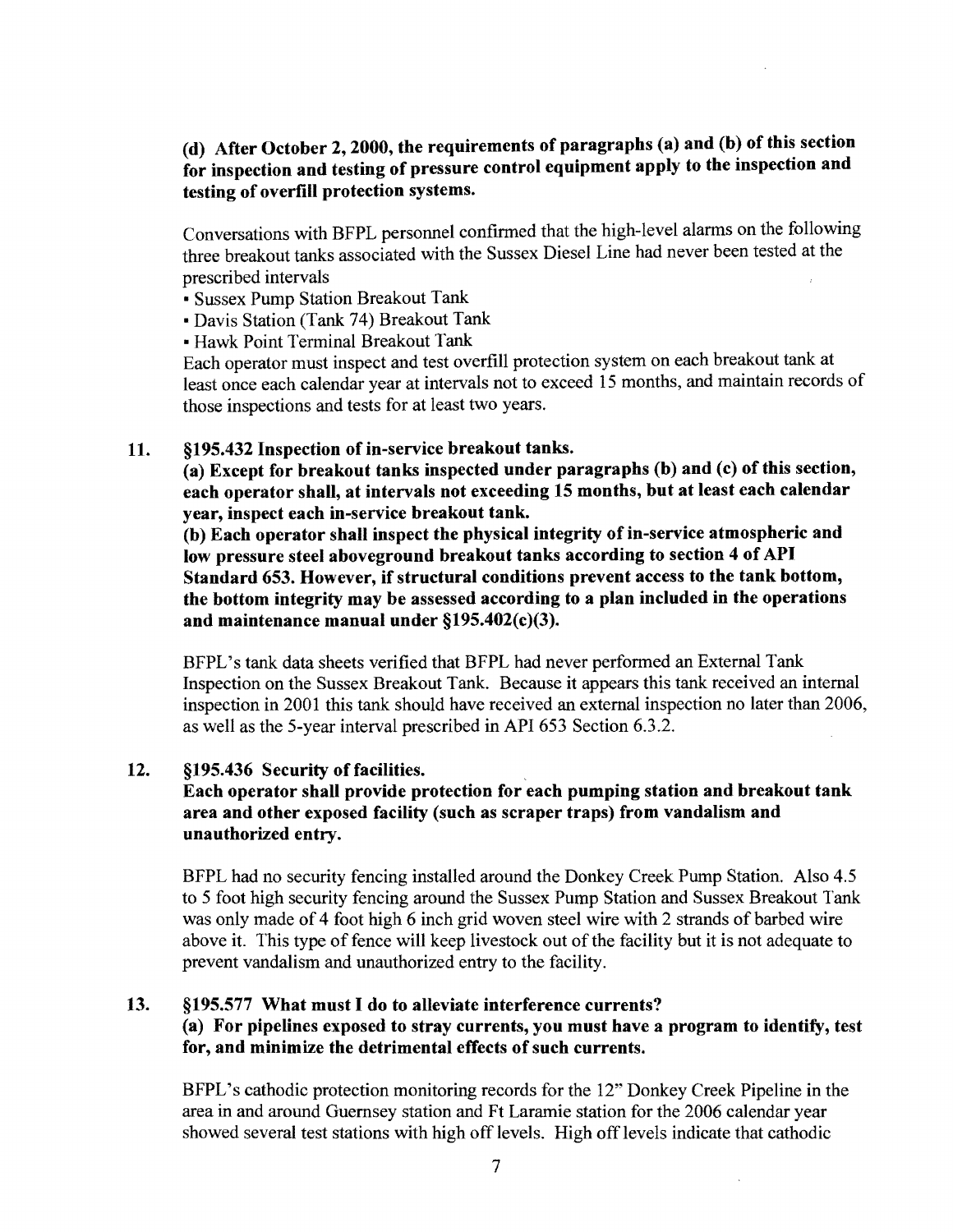protection interference currents may be adversely affecting a pipeline. Nonetheless, at the time of the inspection, BFPL had not taken the appropriate steps to perform an interference study to determine if there were interference currents on their pipeline or to mitigate any of the interference currents that might exist. The Pipeline Safety Regulations require an operator to identify, test for, and minimize the detrimental effects of stray currents.

#### **14. §195.579 What must I do to mitigate internal corrosion? (a)** General. Ifyou **transport any hazardous liquid or carbon dioxide that would corrode the pipeline, you must investigate the corrosive effect of the hazardous liquid or carbon dioxide on the pipeline and take adequate steps to mitigate internal corrosion.**

Since 2006, BFPL has experienced at least three leaks due to internal corrosion, a condition that may be the result of the corrosive effects of the crude oil that is being shipped through its pipeline system. The Pipeline Safety Regulations require an operator who transports a hazardous liquid that could corrode a pipe to investigate and take adequate steps to mitigate that condition. Nonetheless, at the time of the inspection, BFPL had not conducted such an investigation or taken any steps to mitigate that condition.

#### Proposed Civil Penalty

Under 49 United States Code, § 60122, you are subject to a civil penalty not to exceed \$100,000 for each violation for each day the violation persists up to a maximum of  $$1,000,000$  for any related series of violations. The Compliance Officer has reviewed the circumstances and supporting documentation involved in the above probable violations and has recommended that you be preliminarily assessed a civil penalty of \$221,200 as follows:

| Item Number | <b>PENALTY</b> |
|-------------|----------------|
|             | \$37,100       |
| 5           | \$17,100       |
| 8           | \$30,800       |
| Q           | \$62,100       |
| 10          | \$30,800       |
| 11          | \$43,300       |

#### Warning Items

With respect to items 7 and, we have reviewed the circumstances and supporting documents involved in this case and have decided not to conduct additional enforcement action or penalty assessment proceedings at this time. We advise you to promptly correct these item(s). Be advised that failure to do so may result in Belle Fourche Pipeline Company being subject to additional enforcement action.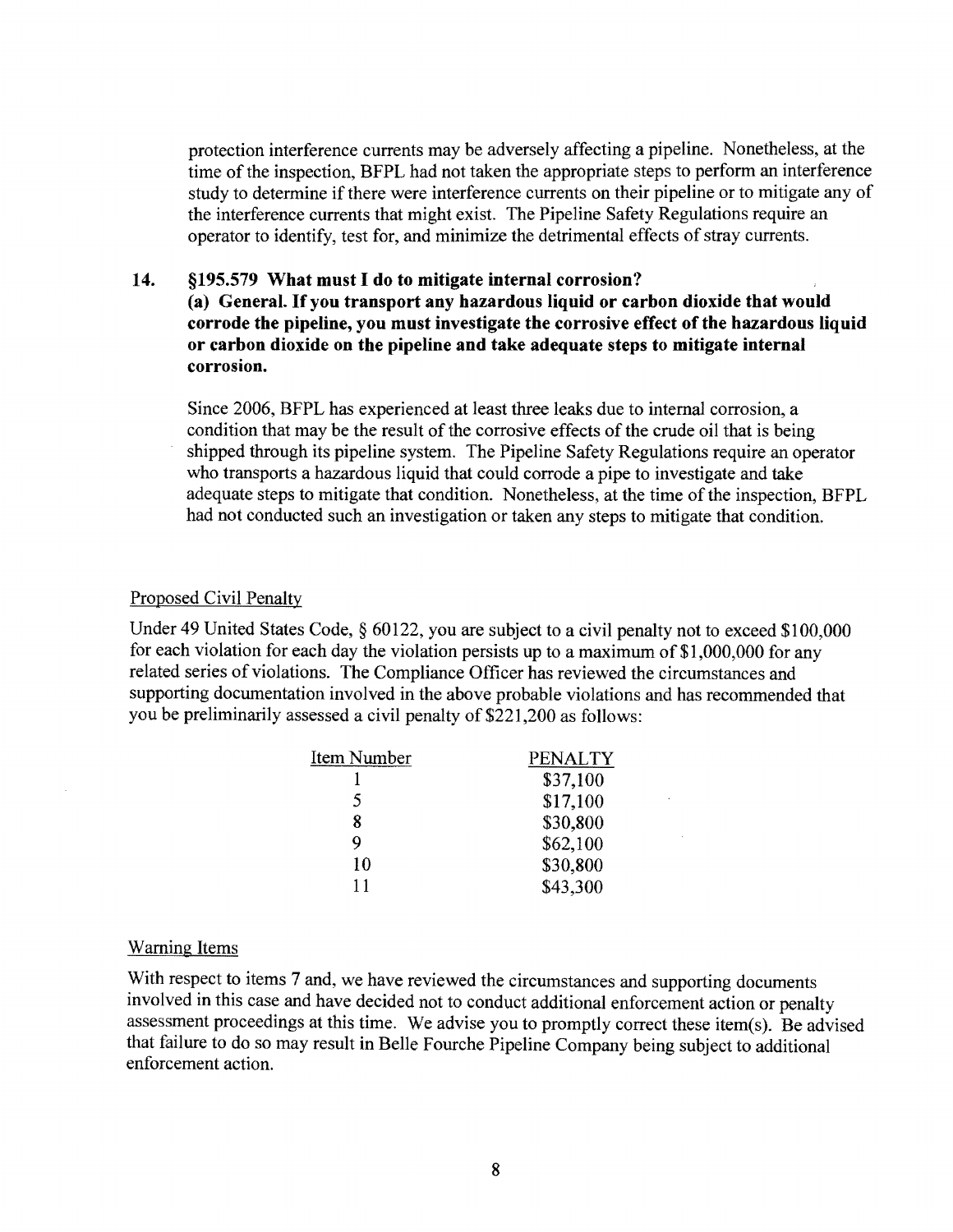#### Proposed Compliance Order

With respect to items 2, 3, 4, 6, 10, 11, 12, 13, and 14 pursuant to 49 United States Code § 60118, the Pipeline and Hazardous Materials Safety Administration proposes to issue a Compliance Order to Belle Fourche Pipeline Company. Please refer to the *Proposed Compliance Order,* which is enclosed and made a part of this Notice.

#### Response to this Notice

Enclosed as part of this Notice is a document entitled *Response Options for Pipeline Operators in Compliance Proceedings.* Please refer to this document and note the response options. Be advised that all material you submit in response to this enforcement action is subject to being made publicly available. If you believe that any portion of your responsive material qualifies for confidential treatment under 5 U.S.C. 552(b), along with the complete original document you must provide a second copy of the document with the portions you believe qualify for confidential treatment redacted and an explanation of why you believe the redacted information qualifies for confidential treatment under 5 U.S.C. 552(b). If you do not respond within 30 days ofreceipt of this Notice, this constitutes a waiver of your right to contest the allegations in this Notice and authorizes the Associate Administrator for Pipeline Safety to find facts as alleged in this Notice without further notice to you and to issue a Final Order.

In your correspondence on this matter, please refer to **CPF 5-2009-5042** and for each document you submit, please provide a copy in electronic format whenever possible.

Sincerely,  $\int_{\mathcal{E}}$ lan Nguy*an* 

Chris Hoidal Director, Western Region Pipeline and Hazardous Materials Safety Administration

Enclosures: *Proposed Compliance Order Response Options for Pipeline Operators in Compliance Proceedings* 

cc: PHP-60 Compliance Registry PHP-500 G. Davis (#120773)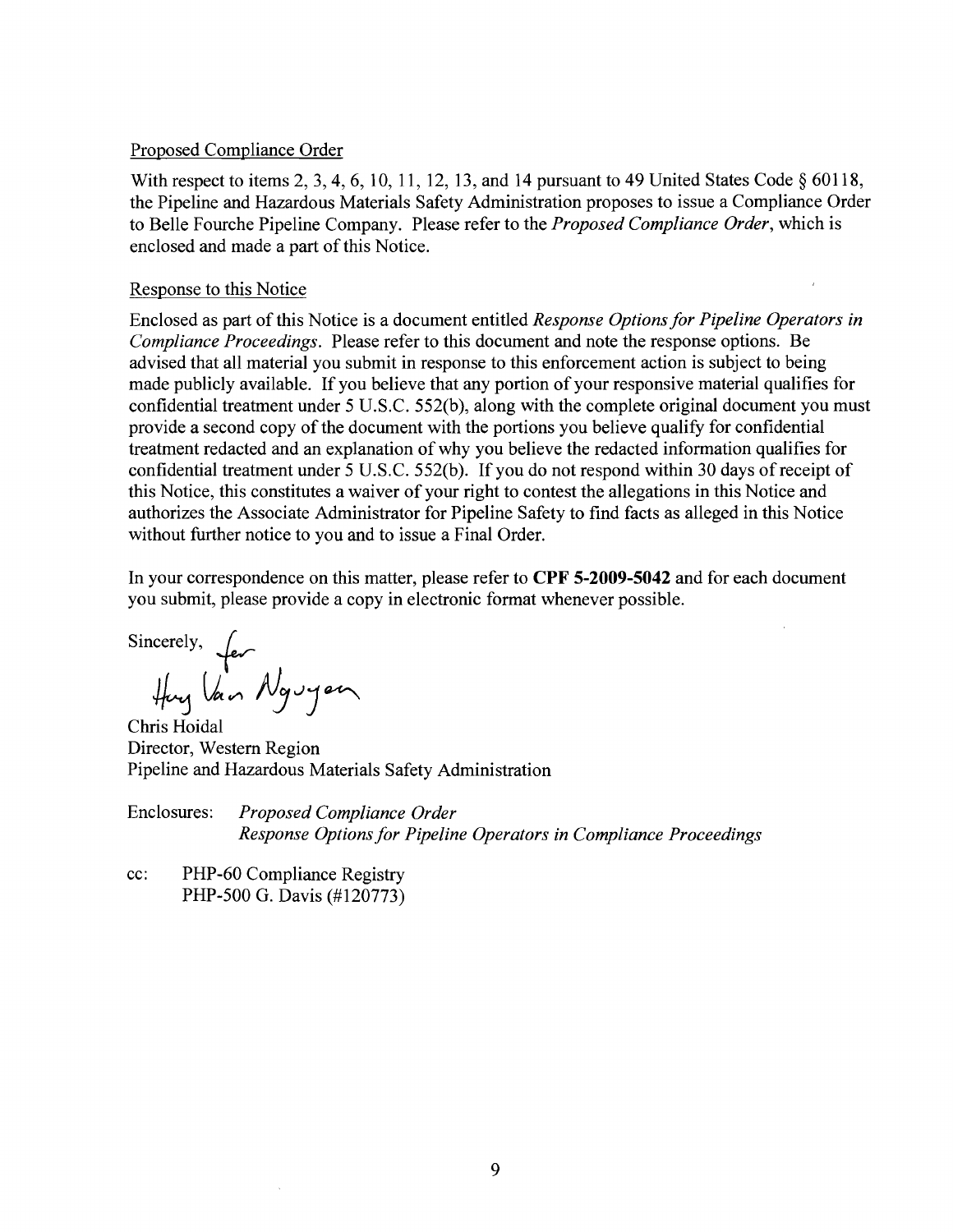# **PROPOSED COMPLIANCE ORDER**

Pursuant to 49 United States Code § 60118, the Pipeline and Hazardous Materials Safety Administration (PHMSA) proposes to issue to Belle.Fourche Pipeline Company (BFPL) a Compliance Order incorporating the following remedial requirements to ensure the compliance of BFPL with the pipeline safety regulations:

- 1. In regard to Item Number 2 of the Notice pertaining to the lack of the development of a list of local fire, police, and other emergency and public officials: BFPL must develop a list of local fire, police, and other emergency and public officials that could potentially respond to an emergency associated with BFPL's hazardous liquid pipelines in Wyoming. BFPL must then conduct periodic liaison activities with these entities to .accomplish the following:
	- Learn the responsibilities and resources of each entity.
	- Acquaint each agency with BFPL's ability in responding to a hazardous liquid pipeline emergency.
	- Understand the means of communication that could be used between BFPL and each entity in the event of a pipeline emergency.
- 2. In regard to Item Number 3 of the Notice pertaining to BFPL not reviewing the work done by its personnel to determine the effectiveness of procedures: BFPL must review the work done by its employees to determine the effectiveness of their procedure and they must document such reviews.
- 3. In regard to Item Number 4 of the Notice pertaining to the lack of a pressure recording device at the Guernsey Pump Station: BFPL must install a pressure recording device at the Guernsey Pump Station to record the discharge pressure of the station. BFPL must then retain the pressure records for a minimum of three years.
- 4. In regard to Item Number 6 of the Notice pertaining to the lack of a safety device that prevents overpressuring of pumping equipment at the Guernsey Pump Station: BFPL must install an overpressure protection device at the Guernsey Pump Station that prevents the Maximum Operating Pressure (MOP) of the piping at the station and the pipeline downstream from the station from being exceeded.
- 5. In regard to Item Number 10 of the Notice pertaining to the lack of inspection and testing of high level alarms on three breakout tanks on the Sussex Diesel Line: BFPL must inspect and test the high level alarms on the following tanks:
	- Sussex Pump Station Breakout Tank (BOT)
	- Davis Station (Tank 74) BOT
	- Hawk Point Terminal BOT
- 6. In regard to Item Number 11 of the Notice pertaining to exceeding the maximum interval of 5 years for an API Standard 653 External Inspection of the Sussex diesel BOT: BFPL must conduct an API Standard 653 External Inspection on their Sussex diesel BOT.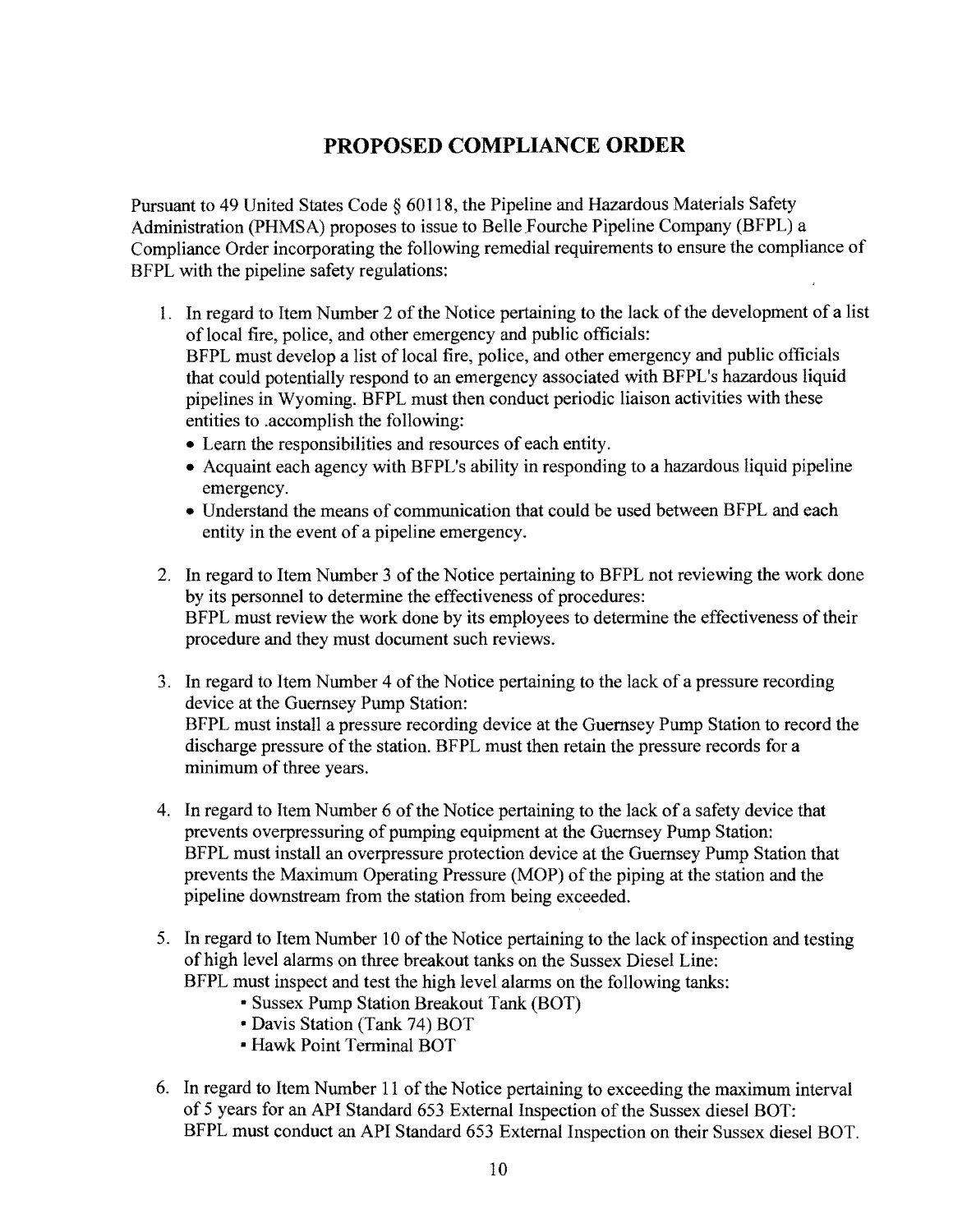7. In regard to Item Number 12 of the Notice pertaining to the lack of security fencing around the Donkey Creek Pump Station and the inadequate security fencing around the Sussex Pump Station and Sussex BOT: BFPL must install security fencing around the Donkey Creek Pump Station that is a minimum of six feet high and includes a minimum of 3 strands of barbed wire above the fencing. Appropriate warning signs and operator contact information must be installed on the fencing and all gates must be adequately locked.

In addition, BFPL must replace the security fencing around the Sussex Pump Station and Sussex Breakout Tank with security fencing that is a minimum of six feet high and includes a minimum of 3 strands of barbed wire above the fencing. Appropriate warning signs and operator contact information must be installed on the fencing and all gates must be adequately locked.

- 8. In regard to Item Number 13 of the Notice pertaining to High "Off CP levels on the 12" Donkey Creek Pipeline located between Guernsey station and Ft Laramie station: BFPL must perform an interference study on the Donkey Creek Pipeline between Guernsey station and Ft Laramie station and remediate any stray currents that are found.
- 9. In regard to Item Number 14 of the Notice pertaining to potentially corrosive crude oil being shipped through the Belle Fourche Pipeline System may be causing internal corrosion of the pipeline system: BFPL must conduct an investigation to determine if crude oil being shipped through their pipeline system is causing internal corrosion. If the investigation determines that the crude

oil is in fact causing internal corrosion, BFPL must take appropriate remedial actions to prevent internal corrosion from continuing to occur in their pipeline system.

- 10. BFPL must complete the items described above within 60 days ofreceipt ofthe Final Order.
- 11. Belle Fourche Pipeline Company shall maintain documentation ofthe safety improvement costs associated with fulfilling this Compliance Order and submit the total to Chris Hoidal, Director, Western Region, Pipeline and Hazardous Materials Safety Administration. Costs shall be reported in two categories: 1) total cost associated with preparation/revision of plans, procedures, studies and analyses, and 2) total cost associated with replacements, additions and other changes to pipeline infrastructure.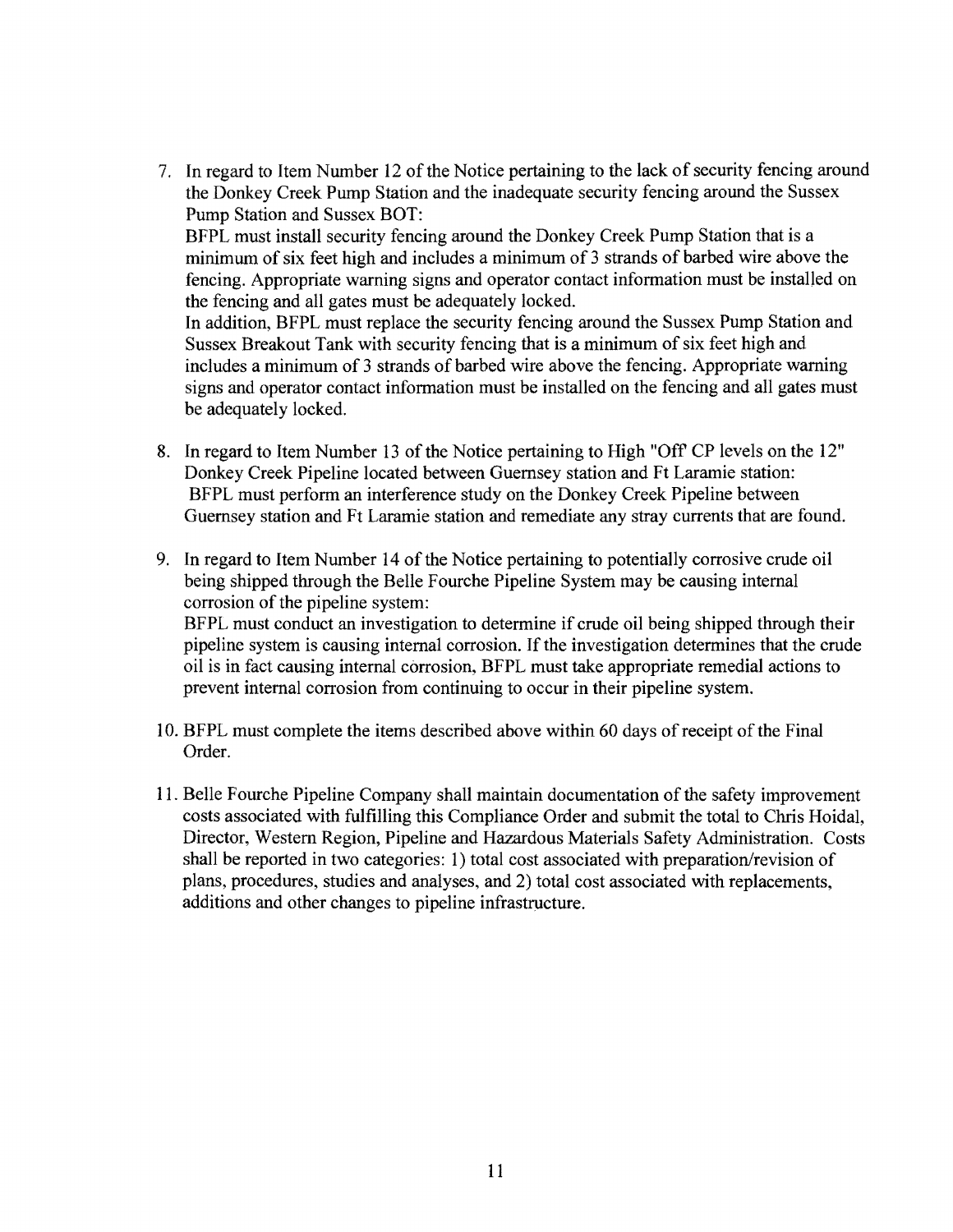# **Response Options for Pipeline Operators in Compliance Proceedings**

The requirements of 49 C.F.R. Part 190, Subpart B (§§ 190.201-190.237) govern response to Notices issued by a Regional Director, Pipeline and Hazardous Materials Safety Administration (PHMSA).

Be advised that all material submitted by a respondent in response to an enforcement action is subject to being made publicly available. If you believe that any portion of your responsive material qualifies for confidential treatment under 5 U.S.C. 552(b), along with the complete original document you must provide a second copy ofthe document with the portions you believe qualify for confidential treatment redacted and an explanation of why you believe the redacted information qualifies for confidential treatment under 5 U.S.c. 552(b).

# 1. **Procedures for Responding to a NOTICE OF PROBABLE VIOLATION:**

Within 30 days of receipt of a Notice of Probable Violation, the respondent shall respond to the Regional Director who issued the Notice in the following way:

- a. When the Notice contains a proposed **CIVIL PENALTY**\* --
	- I. If you are not contesting any violations alleged in the Notice; pay the proposed civil penalty and advise the Regional Director of the payment. This authorizes PHMSA to issue an order making findings of violation and upon confirmation that the payment has been received PHMSA will close the case with prejudice to the respondent. Payment terms are outlined below;
	- 2. If you are not contesting any violations alleged in the Notice but wish to submit written explanations, information, or other materials you believe warrant mitigation of the civil penalty, you may submit such materials. This authorizes PHMSA to make findings and to issue a Final Order assessing a penalty amount up to the amount proposed in the Notice. Refer to 49 C.F.R. § 190.225 for assessment considerations, which include the respondent's ability to pay and the effect on the respondent's ability to stay in business, upon which civil penalties are based;
	- 3. If you are contesting one or more of the items in the Notice but are not requesting an oral hearing, submit a written response to the allegations and/or seek elimination or mitigation of the proposed civil penalty; or
	- 4. Request a hearing as described below to contest the allegations and/or proposed assessment of a civil penalty.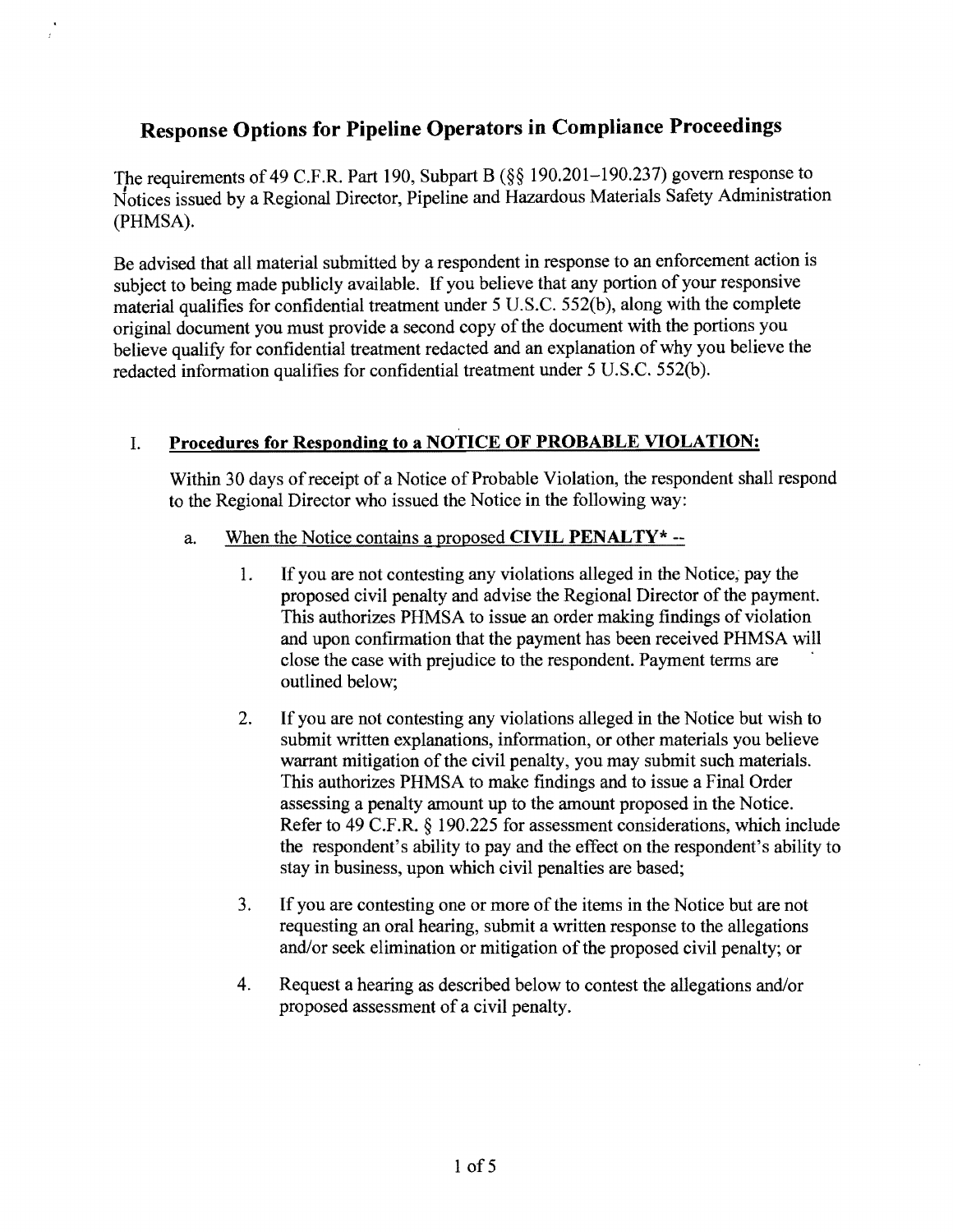# b. When the Notice contains a proposed **COMPLIANCE ORDER\*** --

 $\cdot$ 

- 1. If you are not contesting the compliance order, notify the Regional Director that you intend to take the steps in the proposed compliance order;
- 2. If you are not contesting the compliance order but wish to submit written explanations, information, or other materials you believe warrant modification of the proposed compliance order in whole or in part, or you seek clarification of the terms of the proposed compliance order, you may submit such materials. This authorizes PHMSA to make findings and issue a compliance order;
- 3. If you are contesting the proposed compliance order but are not requesting an oral hearing, submit written explanations, information, or other materials in answer to the allegations in the Notice and stating your reasons for objecting to the proposed compliance order items in whole or in part; or
- 4. Request a hearing as described below to contest the allegations and/or proposed compliance order items.

# c. When the Notice contains a **WARNING ITEM** -

No written response is required. The respondent is warned that if it does not take appropriate action to correct these items, enforcement action will be taken if a subsequent inspection reveals a violation.

\* Failure of the respondent to respond to the Notice within 30 days of receipt constitutes a waiver of the right to contest the allegations in the Notice and authorizes the Associate Administrator for Pipeline Safety to find facts as alleged in the Notice without further notice to the respondent and to issue a Final Order.

# II. **Procedures for Responding to a NOTICE OF AMENDMENT\*-**

Within 30 days of receipt of a Notice of Amendment, the respondent shall respond to the Regional Director who issued the Notice in the following way:

- a. If you are not contesting the Notice, notify the Regional Director of your plans to address the inadequacies identified in the Notice;
- b. If you are not contesting the Notice but wish to submit written explanations, information, or other materials you believe warrant modification of the Notice of Amendment in whole or in part, or you seek clarification of the terms of the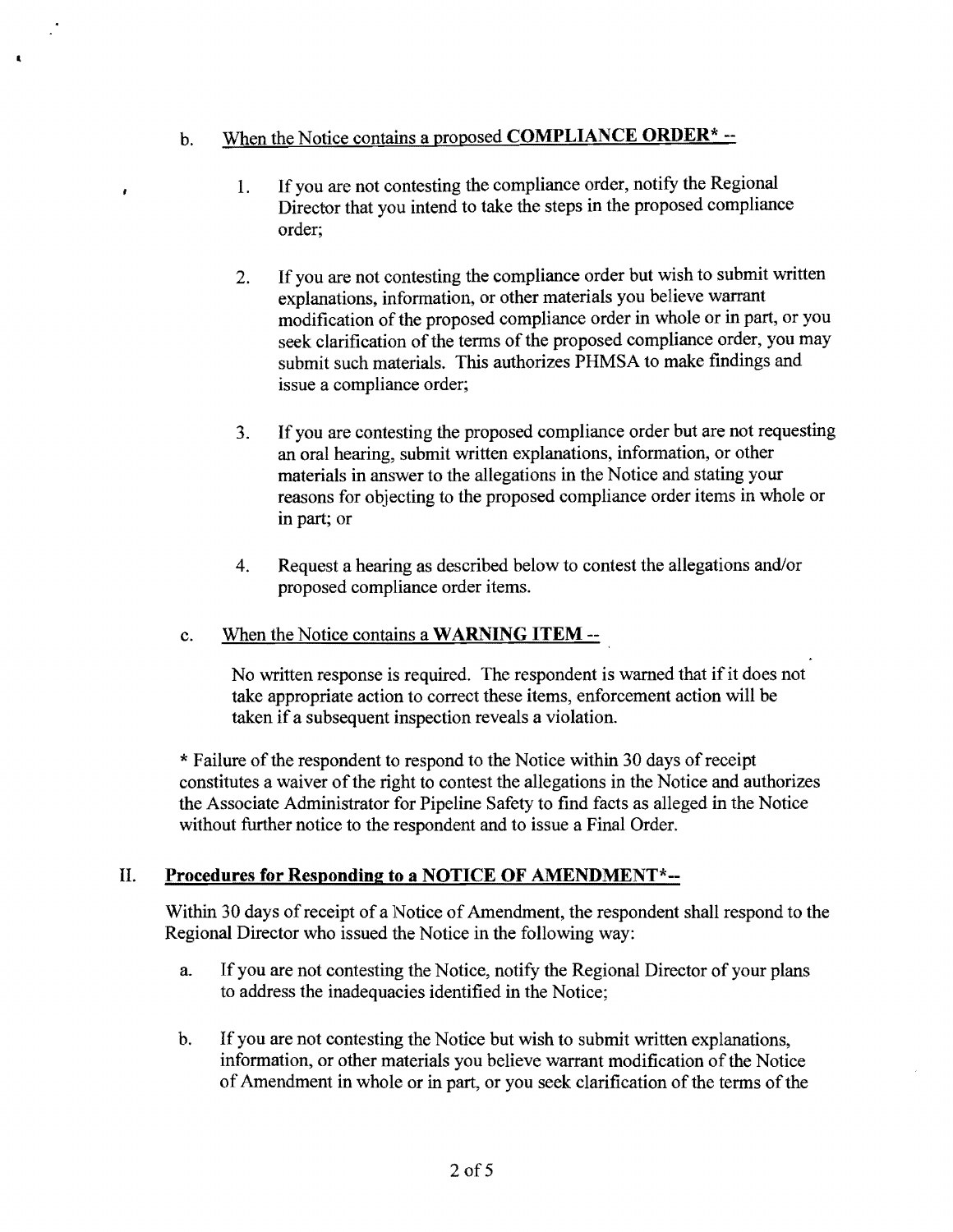Notice of Amendment, you may submit such materials. This authorizes PHMSA to make findings and issue an Order Directing Amendment;

- c. If you are contesting the Notice of Amendment but are not requesting an oral hearing, submit written explanations, information, or other materials in answer to the allegations in the Notice and stating your reasons for objecting to the Notice of Amendment items in whole or in part; or
- d. Request a hearing as described below to contest the allegations in the Notice.

\* Failure of the respondent to respond to the Notice within 30 days ofreceipt constitutes a waiver of the right to contest the allegations in the Notice and authorizes the Associate Administrator for Pipeline Safety to find facts as alleged in the Notice without further notice to the respondent and to issue a Final Order.

#### III. **Procedure for Requesting a Hearing**

A request for a hearing must be in writing and accompanied by a statement of the issues that the respondent intends to raise at the hearing. The issues may relate to the allegations, new information, or to the proposed compliance order or proposed civil penalty amount. Refer to 49 C.F.R. § 190.225 for assessment considerations upon which civil penalties are based. A respondent's failure to specify an issue may result in waiver ofthe right to raise that issue at the hearing. The respondent's request must also indicate whether or not respondent will be represented by counsel at the hearing. Failure to request a hearing in writing within 30 days of receipt of a Notice waives the right to a. hearing. In addition, if the amount of the proposed civil penalty or the proposed corrective action is less than \$10,000, the hearing will be held by telephone, unless the respondent submits a written request for an in-person hearing. Complete hearing procedures can be found at 49 C.F.R. § 190.211.

#### IV. **Extensions of Time**

×

An extension of time to prepare an appropriate response to a Notice may be granted, at the agency's discretion, following submittal of a written request to the Regional Director. The request must indicate the amount of time needed and the reasons for the extension. The request must be submitted within 30 days of receipt of the Notice.

#### V. **Freedom** of Information **Act**

Any material provided to PHMSA by the respondent, and materials prepared by PHMSA including the Notice and any order issued in this case, may be considered public information and subject to disclosure under the Freedom of Information Act (FOIA). If you believe the information you are providing is security sensitive, privileged, confidential or may cause your company competitive disadvantages, please clearly identify the material and provide justification why the documents, or portions of a document, should not be released under FOIA. If we receive a request for your material, we will notify you ifPHMSA, after reviewing the materials and your provided justification, determines that withholding the materials does not meet any exemption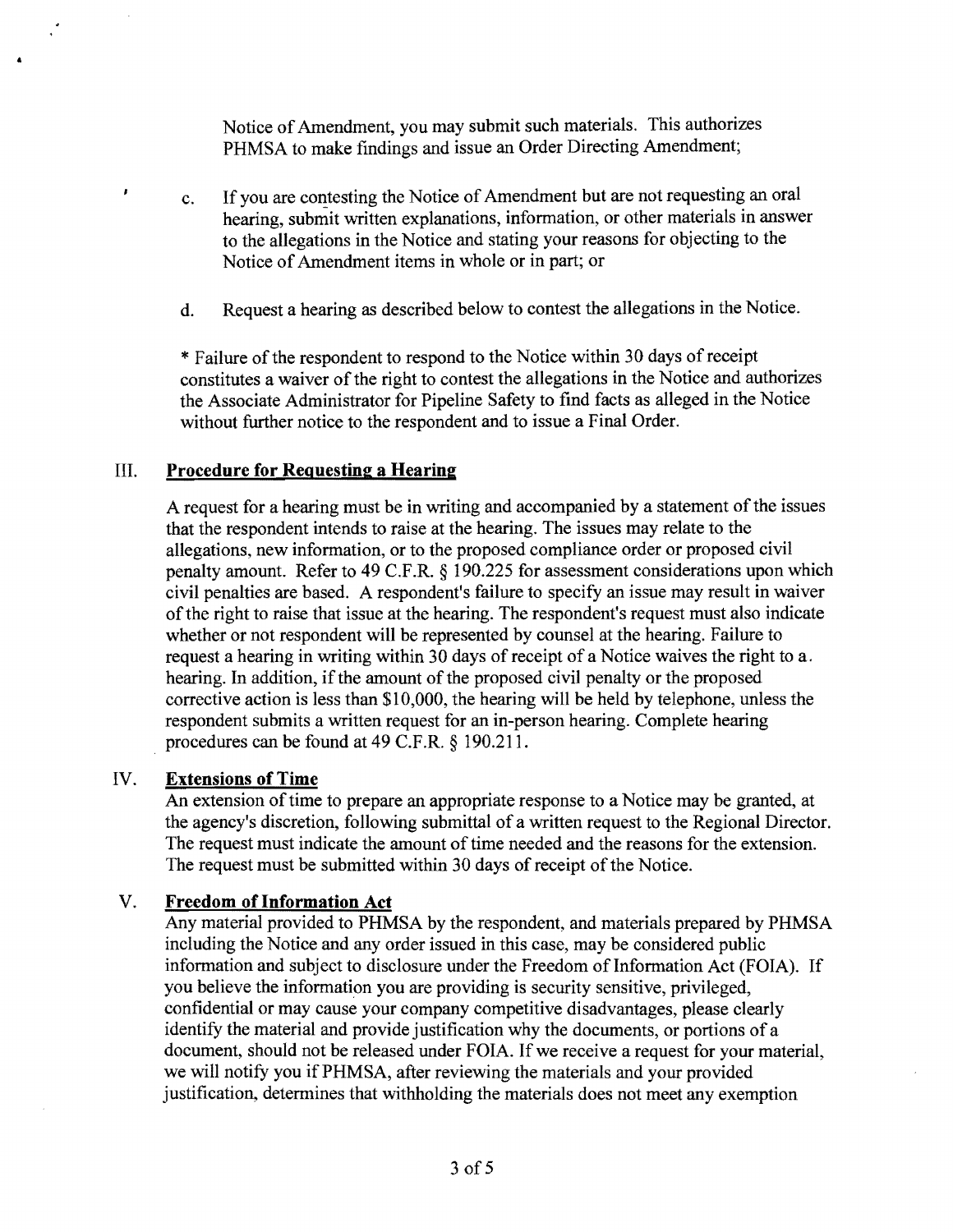provided under the FOIA. You may appeal the agency's decision to release material under the FOIA at that time. Your appeal will stay the release of those materials until a final decision is made.

#### VI. Small Business Regulatory Enforcement Fairness Act Information

The Small Business and Agricultural Regulatory Enforcement Ombudsman and 10 Regional Fairness Boards were established to receive comments from small businesses about federal agency enforcement actions. The Ombudsman will annually evaluate the enforcement activities and rate each agency's responsiveness to small business. If you wish to comment on the enforcement actions of the Pipeline and Hazardous Materials Safety Administration, call 1-888-REG-F AIR (1-888-734-3247) or go to http://www.sba.gov/ombudsman/dsp\_faq.html.

# VII. Payment Instructions

 $\mathbf{r}$ 

# *Civil Penalty Payments ofLess Than \$10,000*

Payment of a civil penalty of less than \$10,000 proposed or assessed, under Subpart B of Part 190 of the Pipeline Safety Regulations can be made by certified check, money order or wire transfer. Payment by certified check or money order (containing the CPF Number for this case) should be made payable to the "Department of Transportation" and should be sent to:

Federal Aviation Administration Mike Monroney Aeronautical Center Financial Operations Division (AMZ-341) P.O. Box 269039 Oklahoma City, OK 73125-4915

Wire transfer payments of less than \$10,000 may be made through the Federal Reserve Communications System (Fedwire) to the account of the U.S. Treasury. Detailed instructions are provided below. Questions concerning wire transfer should be directed to the Financial Operations Division at (405) 954-8893, or at the above address.

# *Civil Penalty Payments of\$10,000 or more*

Payment of a civil penalty of \$10,000 or more proposed or assessed under Subpart B of Part 190 of the Pipeline Safety Regulations must be made wire transfer (49 C.F.R. § 89.21 (b)(3)), through the Federal Reserve Communications System (Fedwire) to the account of the U.S. Treasury. Detailed instructions are provided below. Questions concerning wire transfers should be directed to the Financial Operations Division at (405) 954-8893, or at the above address.